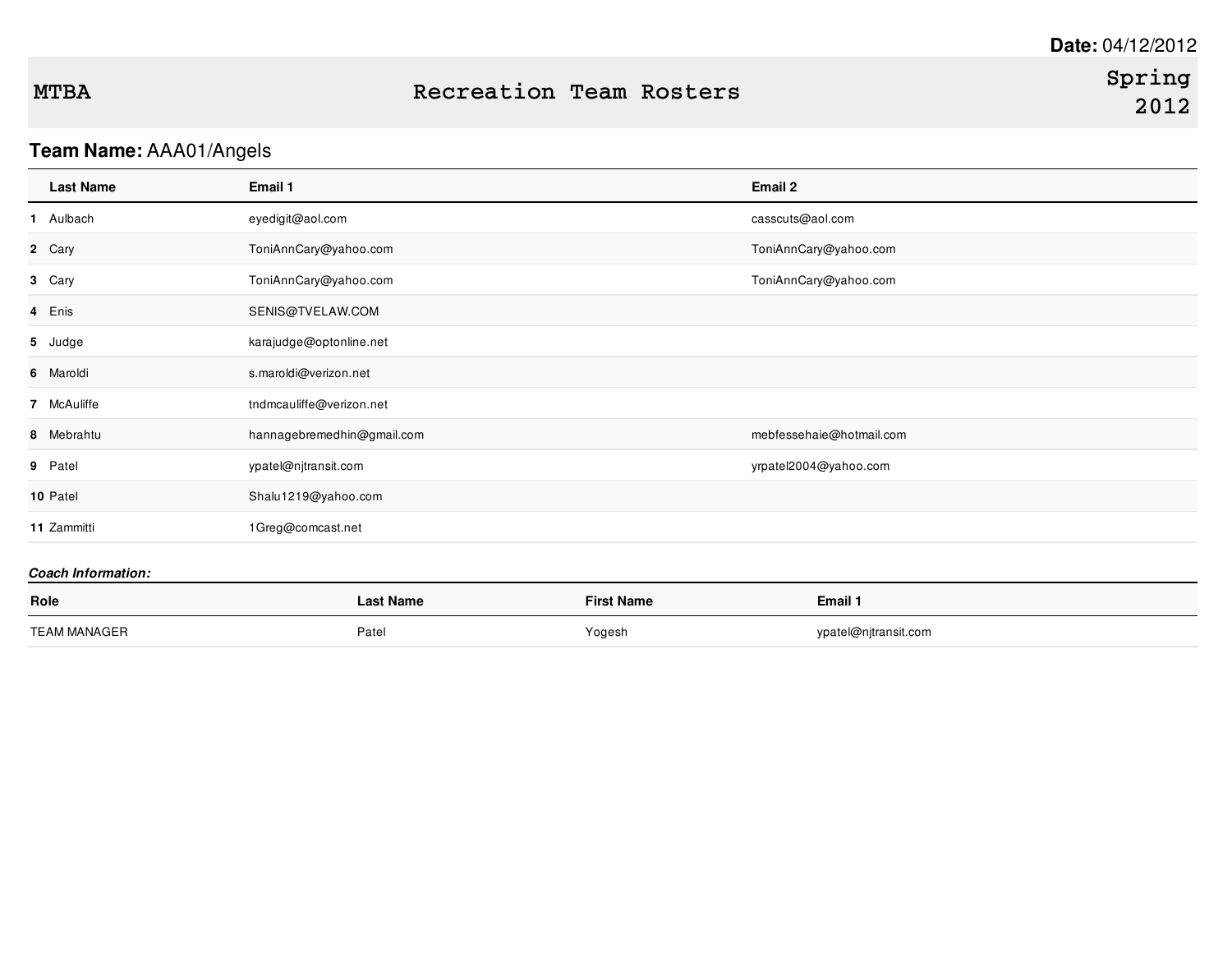## **Team Name:** AAA02/Astros

| <b>Last Name</b> | Email 1               | Email 2                       |
|------------------|-----------------------|-------------------------------|
| 1 Addeo          | chrisssy7@gmail.com   |                               |
| 2 Ayar           | deborahayar@msn.com   | cihanayar@gmail.com           |
| 3 Cardile        | luci2@aol.com         |                               |
| 4 Corso          | srcorso999@aol.com    | sylvia.corso@edison.k12.nj.us |
| 5 Fioto          | cfioto@yahoo.com      |                               |
| 6 Liebowitz      | chatozao@yahoo.com    | howard.liebowitz@axa-tech.com |
| 7 Pandolfi       | zachdean@comcast.net  | mpandolfi@comcast.net         |
| 8 Peto           | mikepeto@verizon.net  | nicollepeto1@gmail.com        |
| 9 Siegel         | pjsiegel1@comcast.net | rupasiegel12@comcast.net      |
| 10 Spalding      | tspald8@yahoo.com     | ross@crowncruisevacations.com |

| Role         | <b>Last Name</b> | <b>First Name</b> | <b>Email 1</b>        |
|--------------|------------------|-------------------|-----------------------|
| TEAM MANAGER | Siegel           | Paul              | pjsiegel1@comcast.net |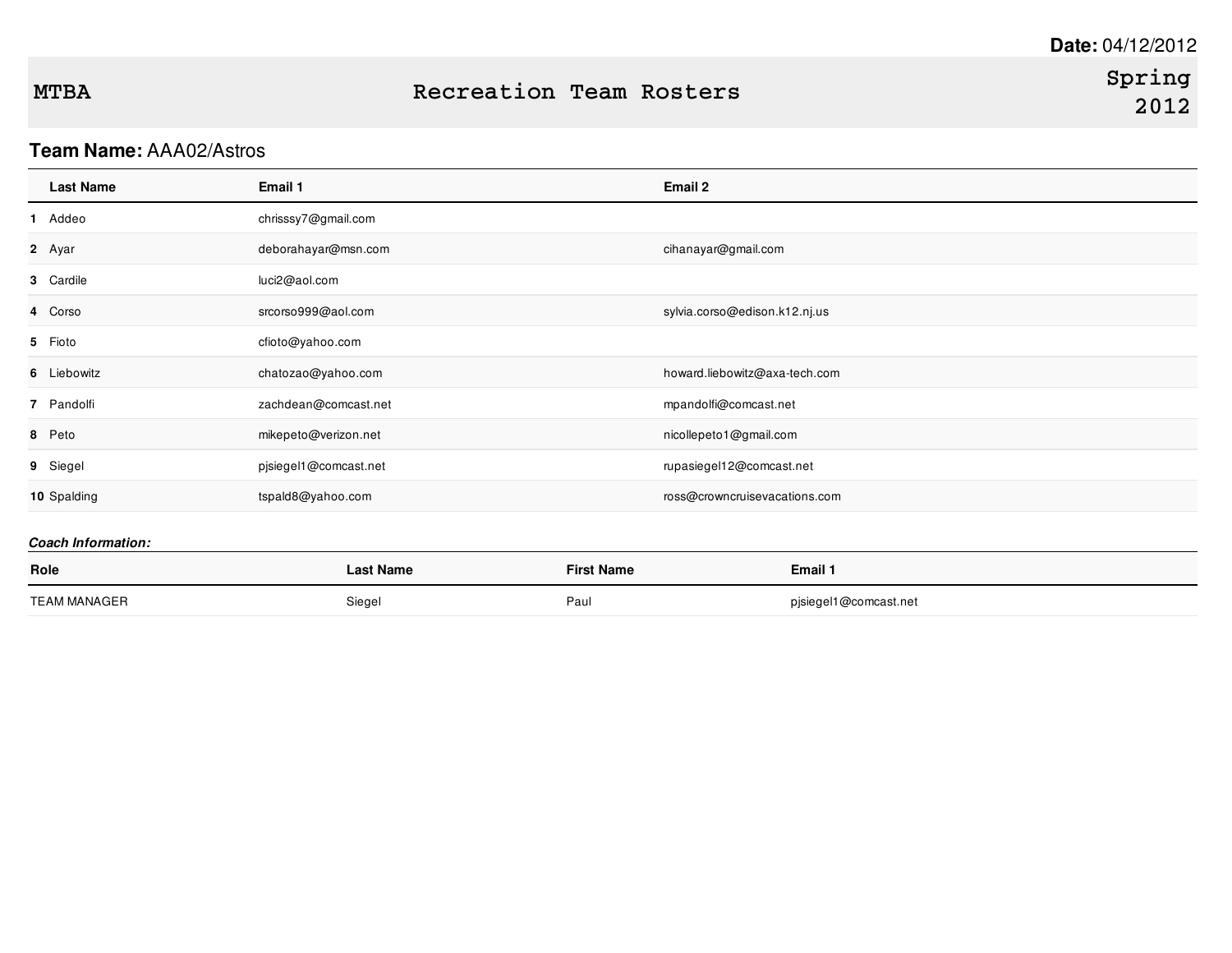## **Spring 2012**

### **Team Name:** AAA03/Brewers

| <b>Last Name</b> | Email 1                       | Email 2                        |
|------------------|-------------------------------|--------------------------------|
| Coniglio<br>1.   | adam.coniglio@gmail.com       | adam.coniglio@gmail.com        |
| 2 Emilio         | john@fkgeneralcontractors.net | julia@fkgeneralcontractors.net |
| 3 Gracia         | andresgracia@verizon.net      | tgracia45@gmail.com            |
| 4 Levy           | aelevy@verizon.net            | elevy29@its.jnj.com            |
| 5 Meehan         | mjm102577@gmail.com           | tjm420823@gmail.com            |
| 6 Meehan         | mjm102577@gmail.com           | tjm420823@gmail.com            |
| 7 O'Shea         | babitahariani@aol.com         | osheajr@aol.com                |
| 8 Polo           | jpolox2@msn.com               | jpolox2@gmail.com              |
| 9 Sellari        | sellarijr@aol.com             |                                |
| 10 Sloop         | kln1625@comcast.net           |                                |
| 11 Stump         | deepee47@aol.com              | jstump72@aol.com               |

| Role         | Last Name | <b>First Name</b> | Email 1                       |
|--------------|-----------|-------------------|-------------------------------|
| TEAM MANAGER | Emilio    | John              | john@fkgeneralcontractors.net |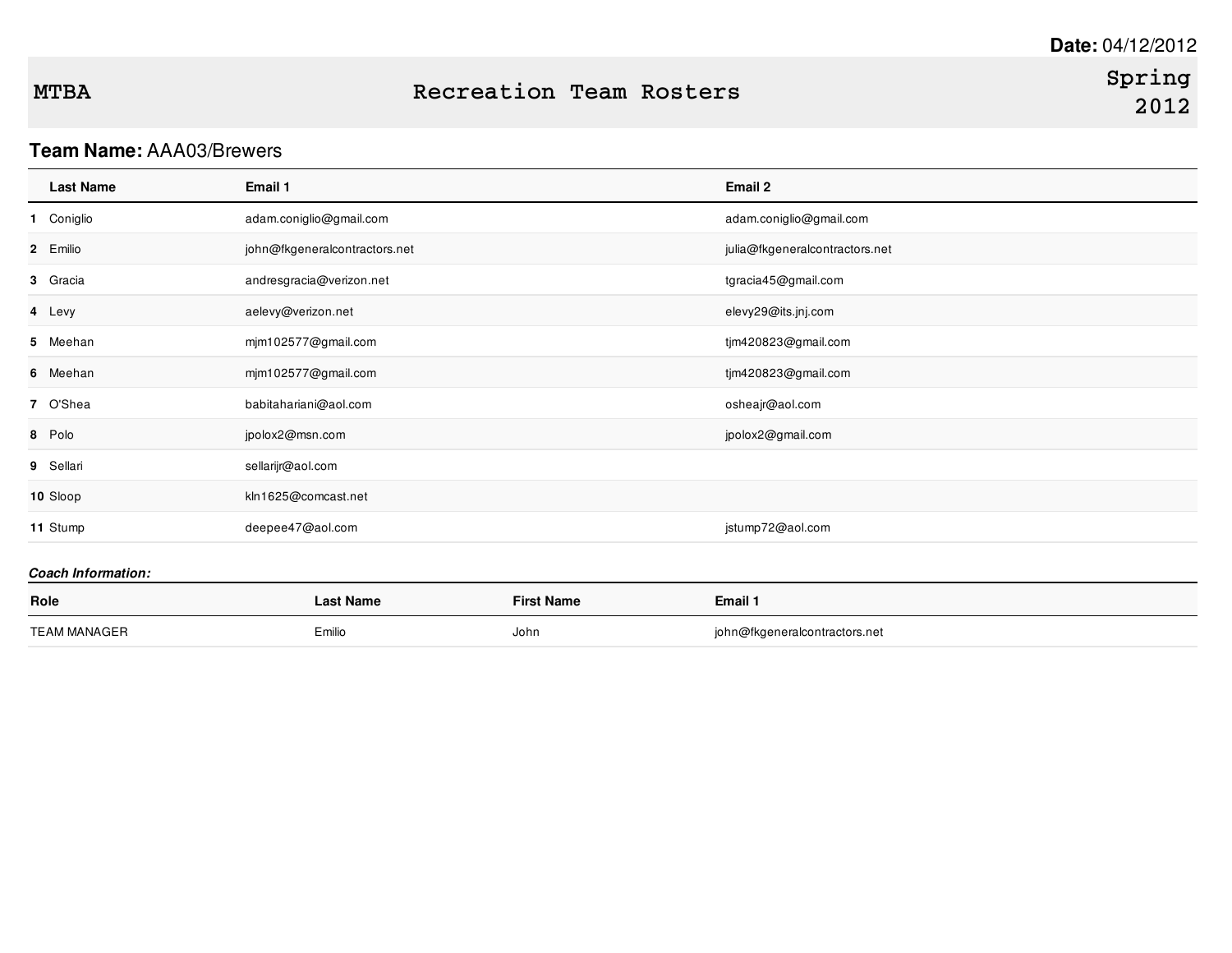## **Team Name:** AAA04/Cardinals

| <b>Last Name</b> | Email 1                  | Email 2            |
|------------------|--------------------------|--------------------|
| 1 Beltra         | ericabeltra@yahoo.com    |                    |
| 2 Biennas        | mjzg47@live.com          |                    |
| 3 Dilieto        | robug11@aol.com          |                    |
| 4 Fyfe           | nicvin123@aol.com        | vfnyg@aol.com      |
| 5 Jafery         | yasmeen.jafery@gmail.com |                    |
| 6 Mannarino      | dmannarino1@comcast.net  |                    |
| 7 Pascucci       | stpascucci@yahoo.com     | stp_dap@yahoo.com  |
| 8 Petrow         | jopetrow@verizon.net     |                    |
| 9 Rosato         | Dale@rai-rad.com         | Peter@rai0rad.com  |
| 10 Thukral       | NEETUTHUKRAL@YAHOO.COM   | KTHUKRAL@CITCO.COM |
| 11 Urbanik       | rurbanik@its.jnj.com     |                    |
|                  |                          |                    |

| Role         | Last Name | <b>First Name</b> | Email 1         |
|--------------|-----------|-------------------|-----------------|
| TEAM MANAGER | Dilieto   | Vincent           | robug11@aol.com |
|              |           |                   |                 |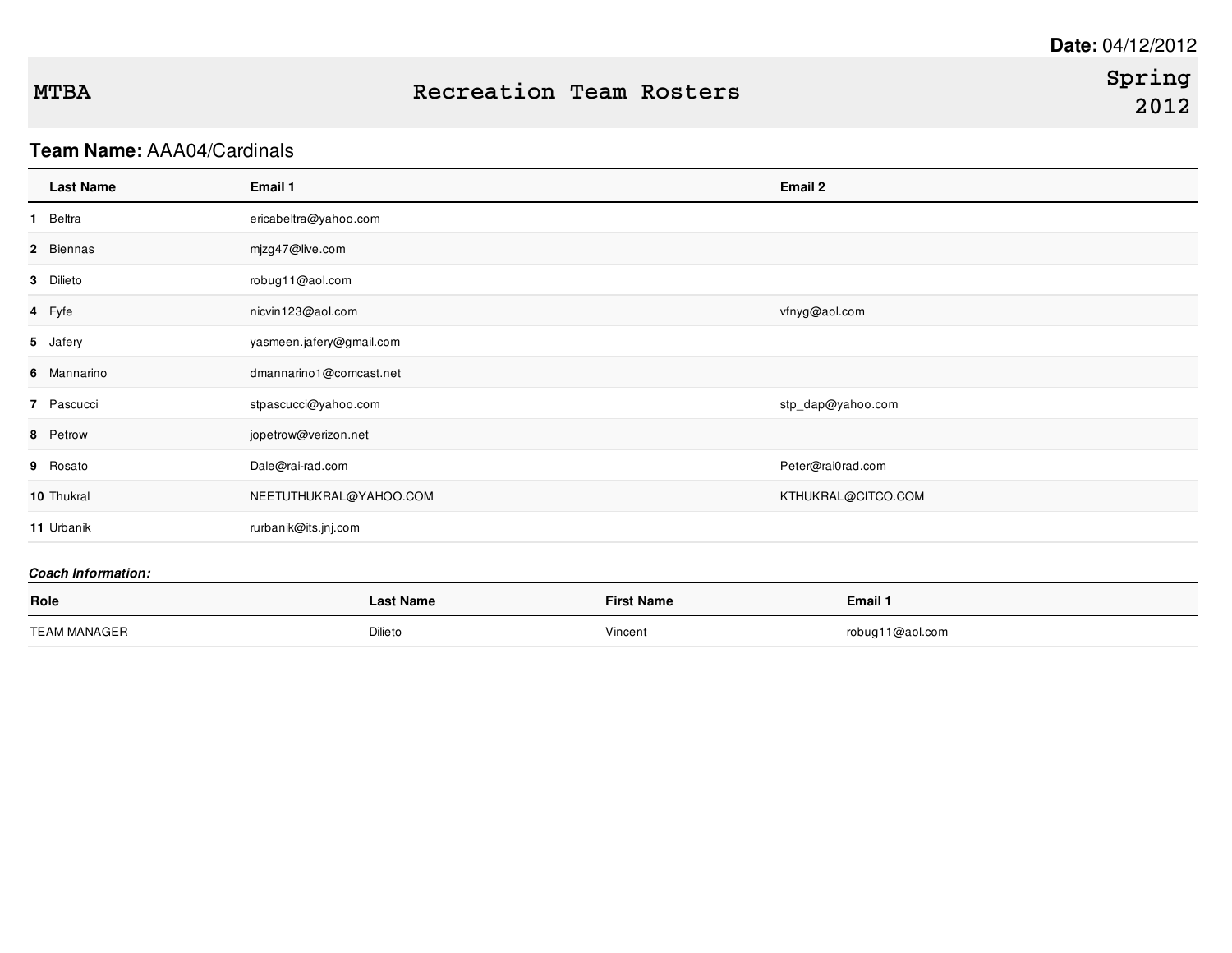### **Team Name:** AAA05/Diamondbacks

| <b>Last Name</b>         | Email 1                 | Email 2                    |
|--------------------------|-------------------------|----------------------------|
| Bussiere<br>$\mathbf{1}$ | buzzys2005@verizon.net  |                            |
| 2 Callanan               | Spike21773@aol.com      |                            |
| 3 Desai                  | snehald@toplinec.com    | nehde@yahoo.com            |
| 4 Faber                  | faber_steven@msn.com    | steven.faber@macmillan.com |
| 5 McElwain               | JMac1156@msn.com        |                            |
| 6 McLaughlin             | joemac@comcast.net      | joemacpfs@gmail.com        |
| 7 Petruzzi               | Jburghardt1@verizon.net | riru1618@verizon.net       |
| 8 Seppi                  | maseppi@yahoo.com       | lasepx6@yahoo.com          |
| 9 Updale                 | jenupdale@aol.com       |                            |
| 10 Varughese             | jamesiby@gmail.com      | dmdjamesv@gmail.com        |
| 11 Zhang                 | yaqiu888@yahoo.com      |                            |
|                          |                         |                            |

| Role         | <b>Last Name</b> | <b>First Name</b> | Email 1           |
|--------------|------------------|-------------------|-------------------|
| TEAM MANAGER | Seppi            | Mike              | maseppi@yahoo.com |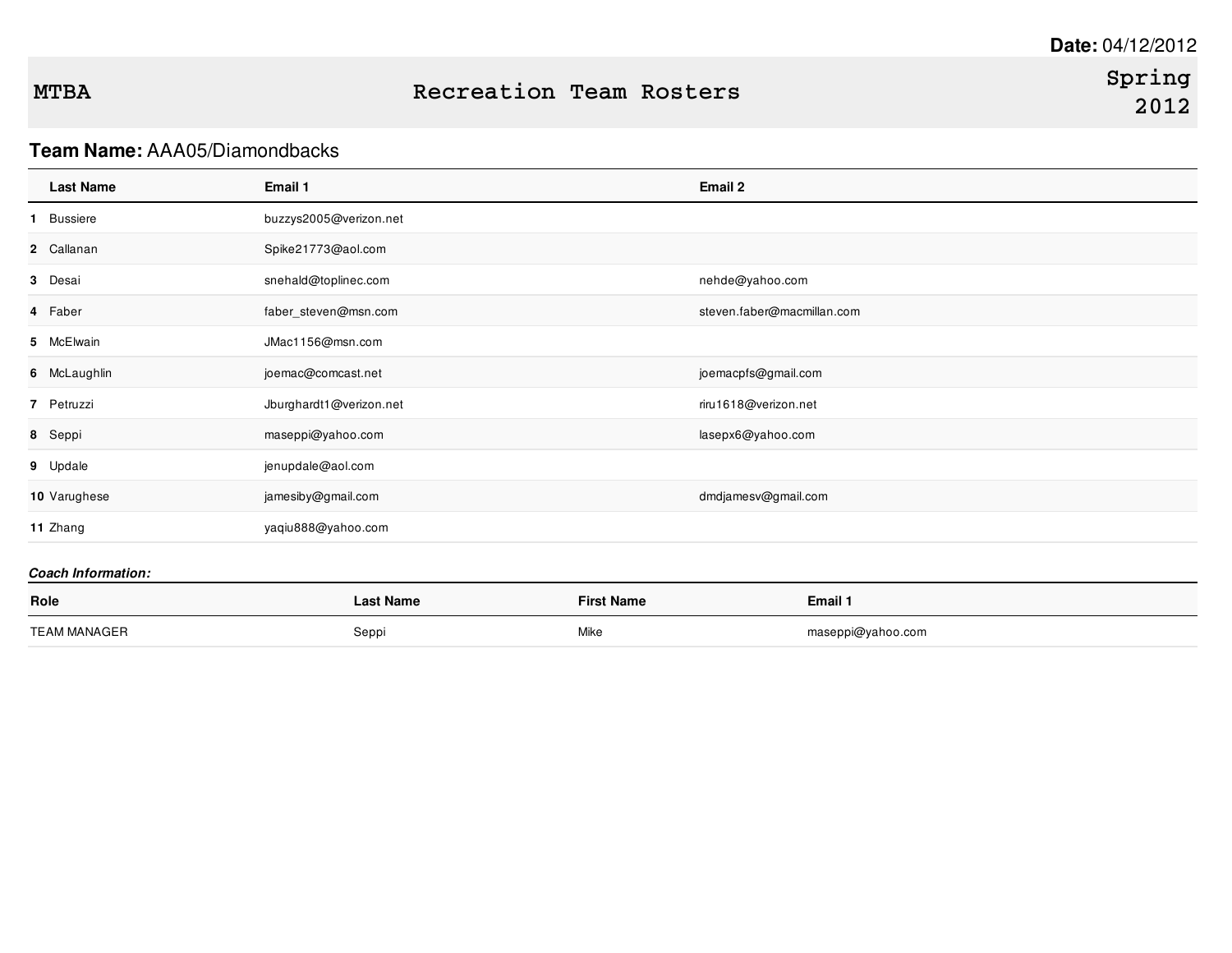## **Team Name:** AAA06/Dodgers

| <b>Last Name</b> | Email 1                    | Email 2                        |
|------------------|----------------------------|--------------------------------|
| 1 Bono           | marie.bono@yahoo.com       | johmar8@aol.com                |
| 2 Casey          | andi120@comcast.net        | andi120@comcast.net            |
| 3 Chadwick       | chadwickfamily@verizon.net |                                |
| 4 Cioffi         | asplc@aol.com              |                                |
| 5 Dinatale       | Pam13d@yahoo.com           |                                |
| 6 Kozlosky       | kozlosky@verizon.net       | joseph.kozlosky@prudential.com |
| 7 Scalero        | dangi233@hotmail.com       | gigi.0322@hotmail.com          |
| 8 Thompson       | jennmyk@aol.com            |                                |
| 9 Tramontana     | Rcostagliola@aol.com       | Vtramontana@aol.com            |
| 10 White         | willsharon25@comcast.net   |                                |
|                  |                            |                                |

| Role         | <b>Last Name</b> | <b>First Name</b> | Email 1              |
|--------------|------------------|-------------------|----------------------|
| TEAM MANAGER | Scalero          | Dan               | dangi233@hotmail.com |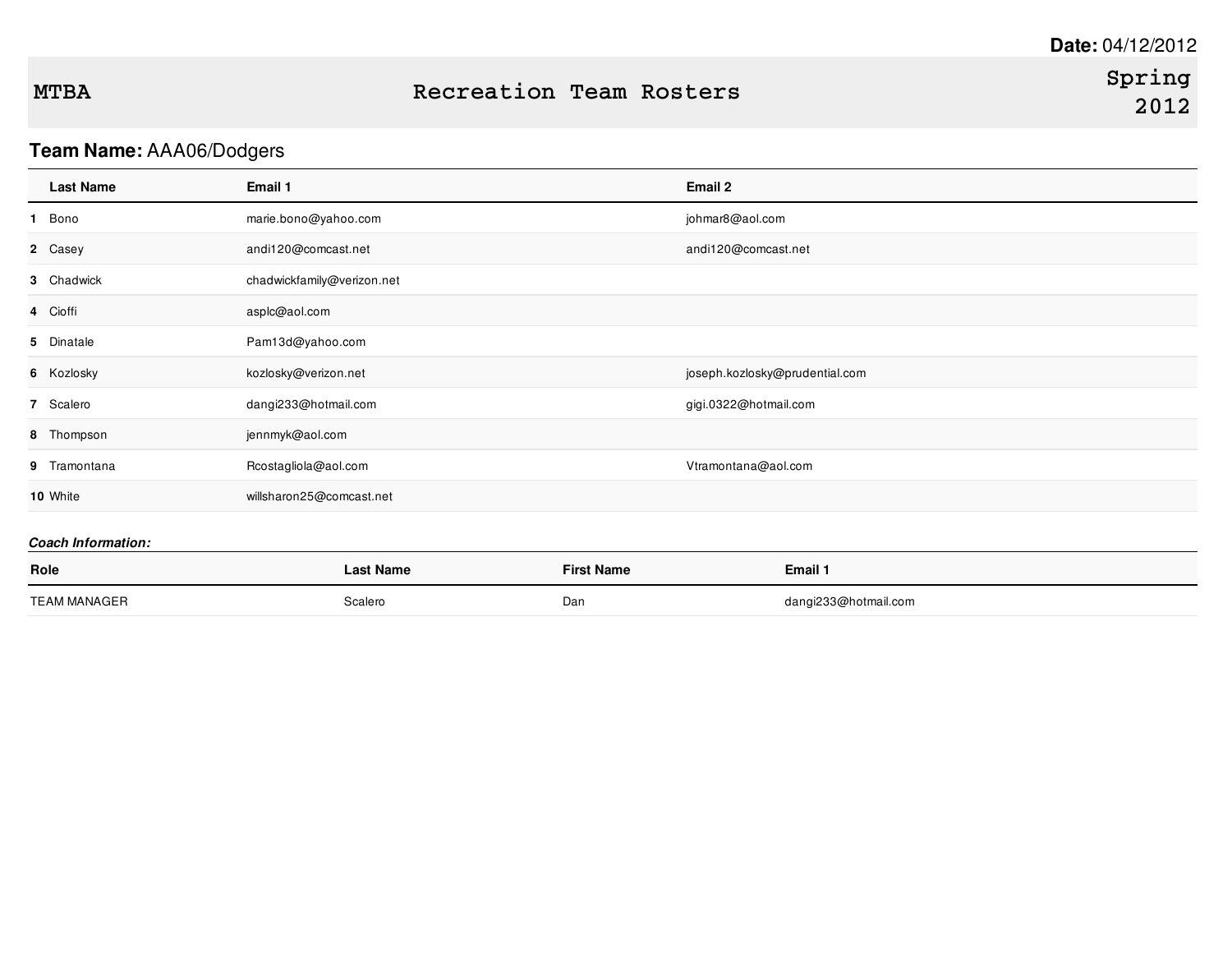## **Team Name:** AAA07/Mets

| <b>Last Name</b> | Email 1                 | Email 2                 |
|------------------|-------------------------|-------------------------|
| Bass<br>1.       | lgorBss@yahoo.com       | Maryana_Bass@yahoo.com  |
| 2 Carpenito      | rierie219@aol.com       |                         |
| 3 Jamolawicz     | jamolawicz@yahoo.com    |                         |
| 4 Mancuso        | alfonso@mancusohome.com | alessia@mancusohome.com |
| 5 Perdoni        | Aperdon13@msn.com       |                         |
| 6 Sloan          | chefsloan7@aol.com      | taissy22@aol.com        |
| 7 Syvertsen      | Paul@tekniques.com      | patti@tekniques.com     |
| 8 Tallerico      | ftallerico@aol.com      | Itallerico@verizon.net  |
| 9 Windrem        | swindrem@gmail.com      | dwindrem@apopg.com      |
| 10 Yadalla       | vseeni@pol.net          |                         |

| Role         | Last Name | <b>First Name</b> | Email 1                 |
|--------------|-----------|-------------------|-------------------------|
| TEAM MANAGER | Mancuso   | Alfonso           | alfonso@mancusohome.com |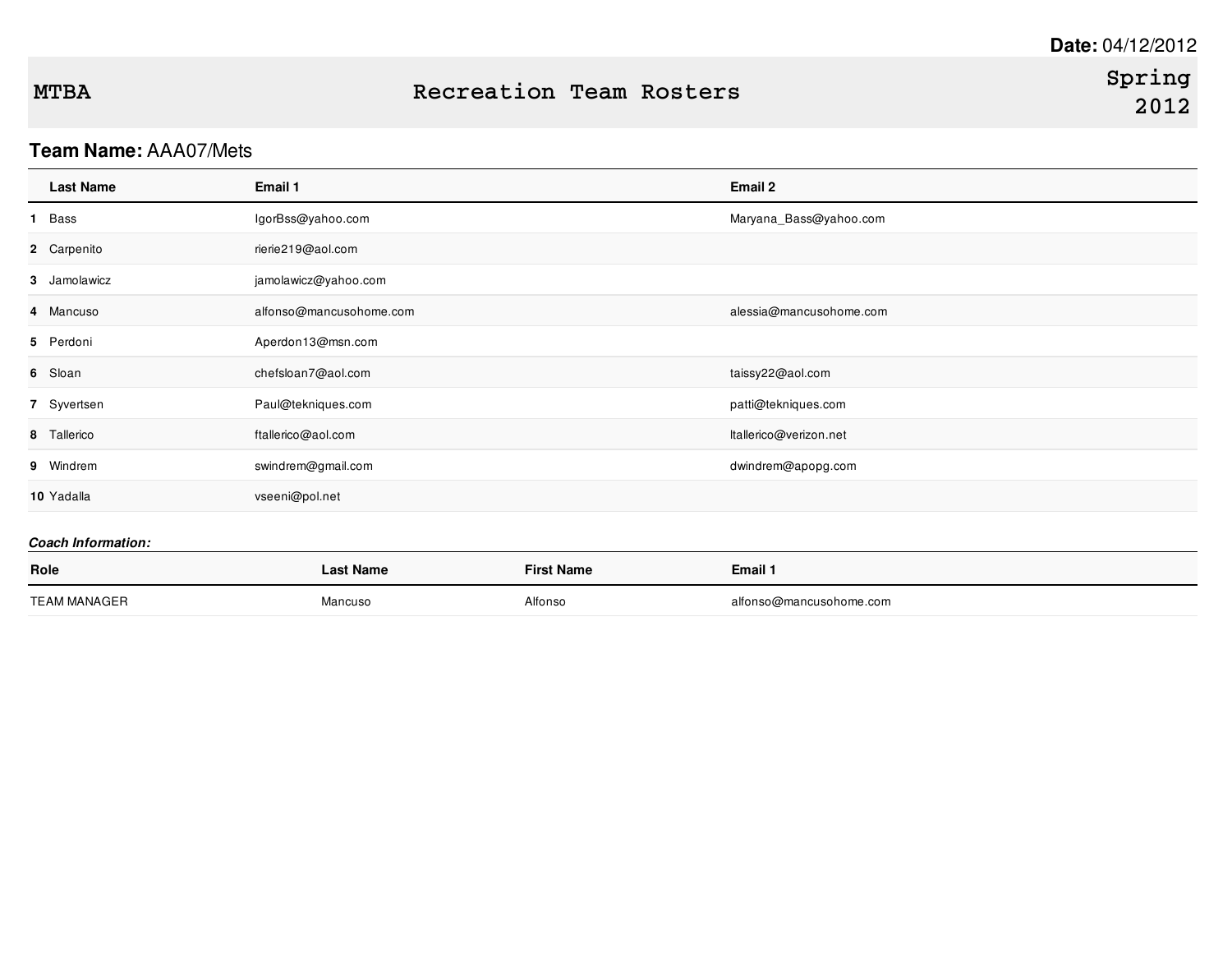# **Spring 2012**

### **Team Name:** AAA08/Nationals

| <b>Last Name</b>          | Email 1                     | Email 2               |
|---------------------------|-----------------------------|-----------------------|
| 1 Cusano                  | dmcusano@msn.com            | dcusano@vertisinc.com |
| 2 Laughery                | tlock483@aol.com            | mlock406@aol.com      |
| 3 Motard                  | Zmotard@yahoo.com           | Alwayssolid@gmail.com |
| 4 Obrien                  | kevsb9@aol.com              | pyurcisin@celgene.com |
| 5 Obrien                  | kevsb9@aol.com              | pyurcisin@celgene.com |
| 6 Olah                    | loris70@comcast.net         |                       |
| 7 Orefice                 | skonopka@crateandbarrel.com | smkorefice@gmail.com  |
| 8 Van Buren               | kvanburen002@comcast.net    |                       |
| 9 Veczko                  | wveczko@mbisolutions.net    | rveczko@comcast.net   |
| 10 dhillon                | pushpinderkaur@hotmail.com  |                       |
| <b>Coach Information:</b> |                             |                       |

| Role                | ∟ast Name | <b>First Name</b> | Email 1                  |
|---------------------|-----------|-------------------|--------------------------|
| <b>TEAM MANAGER</b> | Veczko    | Walter            | wveczko@mbisolutions.net |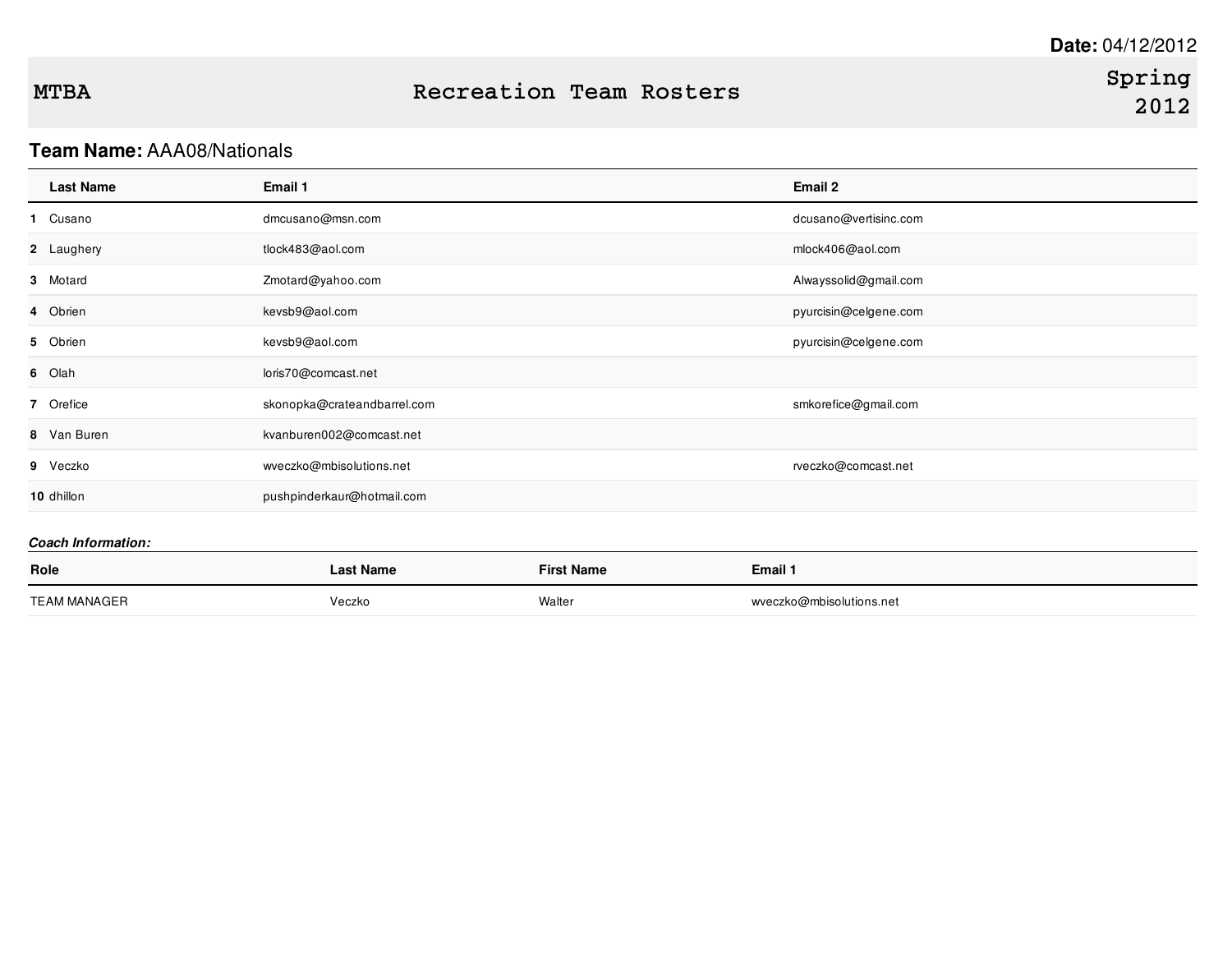# **Spring 2012**

## **Team Name:** AAA09/Orioles

| <b>Last Name</b> | Email 1                              | Email 2                 |
|------------------|--------------------------------------|-------------------------|
| 1 Abt            | sitabt@comcast.net                   | steve_deuce1@yahoo.com  |
| 2 Allo           | ecallo@verizon.net                   | eallo@verizon.net       |
| 3 Calandruccio   | vmc4life@yahoo.com                   | neenie73@hotmail.com    |
| 4 Chierchie      | jac11472@yahoo.com                   | lorax144@yahoo.com      |
| 5 Dominguez      | meldominguez@msn.com                 | coachdominguez@msn.com  |
| 6 Eberle         | JennB622@aol.com                     | CHE644@aol.com          |
| 7 Giambrone      | nmg1223@aol.com                      |                         |
| 8 Lucadamo       | riatwoboys@aol.com                   | rluc68@gmail.com        |
| 9 Shah           | falgunr2@hotmail.com                 | nish.shah@immonline.com |
| 10 Woodall       | samray130@yahoo.com                  |                         |
| 11 Zurawiecki    | anthony.zurawiecki@bankofamerica.com | AZurawiecki@yahoo.com   |
|                  |                                      |                         |

| Role         | Last Name | <b>First Name</b> | Email <sup>1</sup>   |
|--------------|-----------|-------------------|----------------------|
| TEAM MANAGER | Dominguez |                   | meldominguez@msn.com |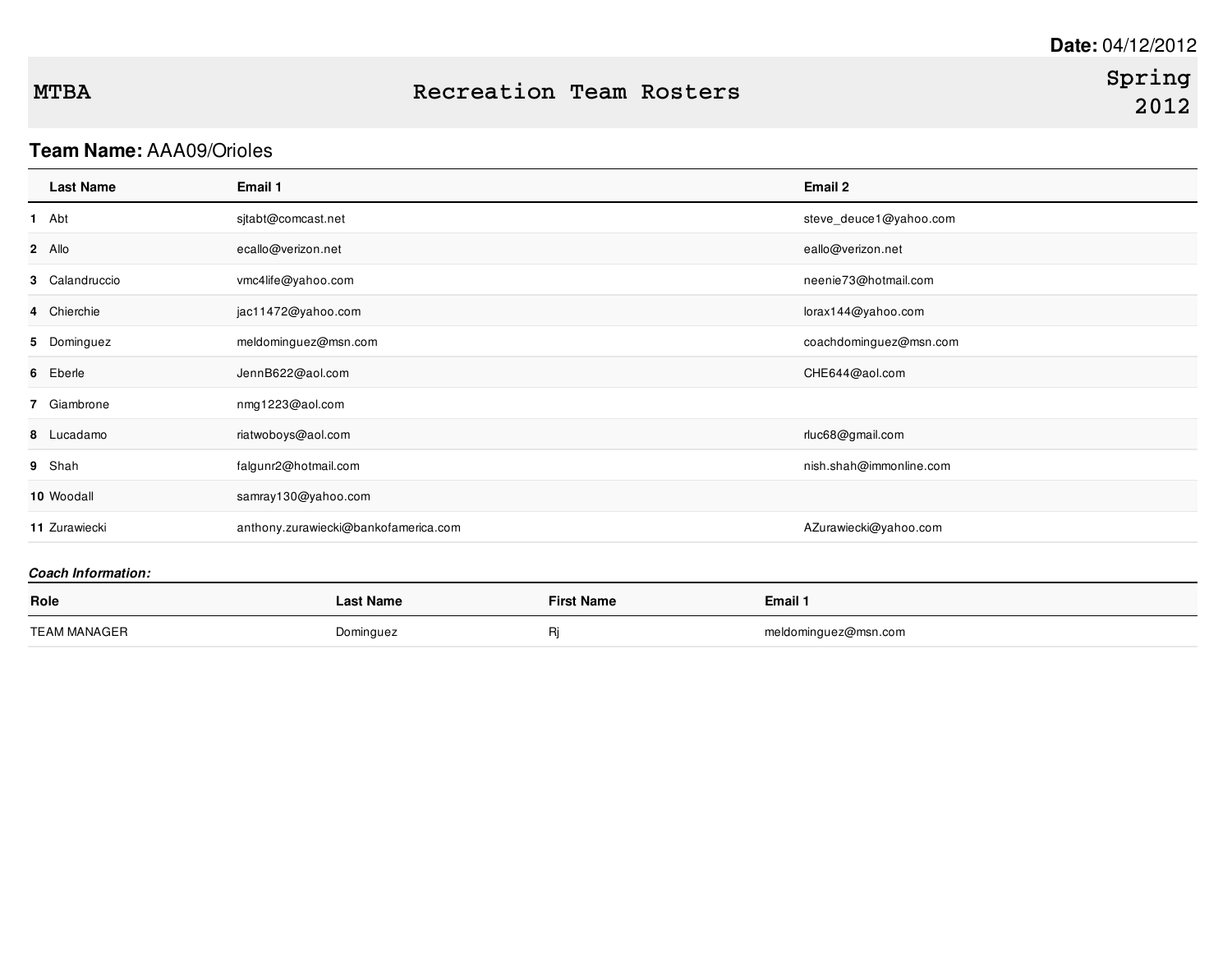## **Team Name:** AAA10/Rangers

| <b>Last Name</b> | Email 1                  | Email 2                         |
|------------------|--------------------------|---------------------------------|
| 1 Burke          | jayandmarg@yahoo.com     |                                 |
| 2 Elia           | ame7773@verizon.net      |                                 |
| 3 Georges        | JIMGEORGES@YMAIL.COM     |                                 |
| 4 Jansen         | rokiki711@comcast.net    | casey@hollandgreenhousesinc.com |
| 5 Kozak          | sarahkozak@gmail.com     | ridgemonthigh@verizon.net       |
| 6 Mangano        | mytwns04@aol.com         |                                 |
| 7 Mangano        | mytwns04@aol.com         |                                 |
| 8 Mustillo       | mmustillo@verizon.net    |                                 |
| 9 Naimo          | cherylnaimo@verizon.net  | cherylnaimo@verizon.net         |
| 10 Piscitelli    | fpiscitelli1@verizon.net | niveb604@verizon.net            |

| Role                | Last Name | <b>First Name</b> | Email 1              |
|---------------------|-----------|-------------------|----------------------|
| <b>TEAM MANAGER</b> | Burke     | Jason             | jayandmarg@yahoo.com |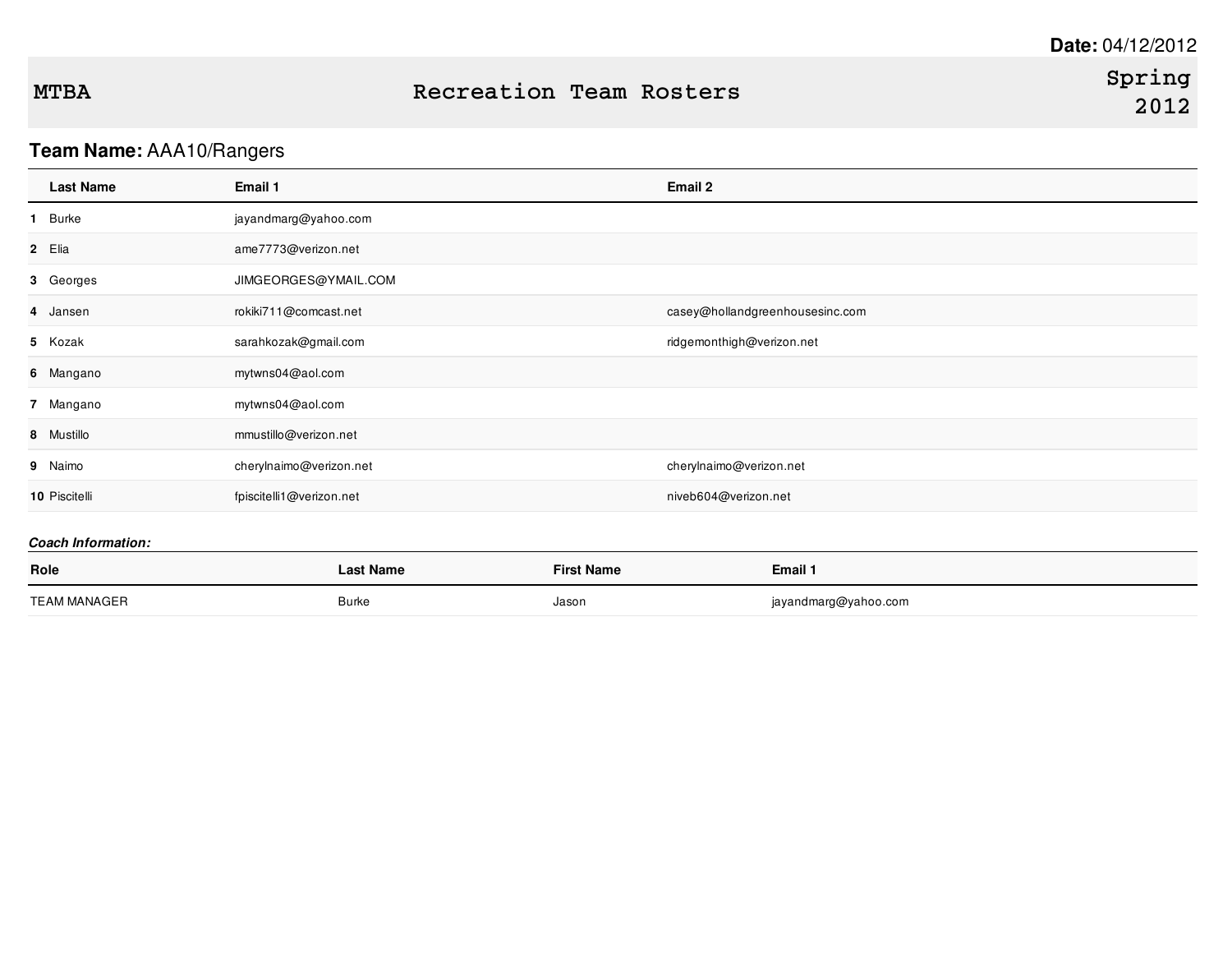### **MTBA Recreation Team Rosters**

### **Team Name:** AAA11/Red Sox

| <b>Last Name</b> | Email 1                        | Email 2                  |
|------------------|--------------------------------|--------------------------|
| 1 Carella        | kcrc921@msn.com                |                          |
| 2 Chipchase      | chipchaser@yahoo.com           |                          |
| 3 Conover        | grtznshad@aol.com              |                          |
| 4 Dickinson      | joseph.dickinson@barcap.com    | jdickinson17@yahoo.com   |
| 5 Folgore        | mfolgore@harrisinteractive.com | zer300@msn.com           |
| 6 Garbowski      | garbo411@verizon.net           | suegarbowski@verizon.net |
| 7 Lucas          | Margarita_Lucas@Merck.com      | Steve_Lucas@Merck.com    |
| 8 Resnick        | jresnick78@yahoo.com           | alysonresnick@yahoo.com  |
| 9 Sininsky       | jamiesin70@yahoo.com           | ramski80@yahoo.com       |
| 10 Spinelli      | thespinellis@hotmail.com       | thebioguy@gmail.com      |
| 11 Wehringer     | jimwehringer@yahoo.com         |                          |

| Role         | Last Name | <b>First Name</b> | Email 1              |
|--------------|-----------|-------------------|----------------------|
| TEAM MANAGER | Garbowski | Chris             | garbo411@verizon.net |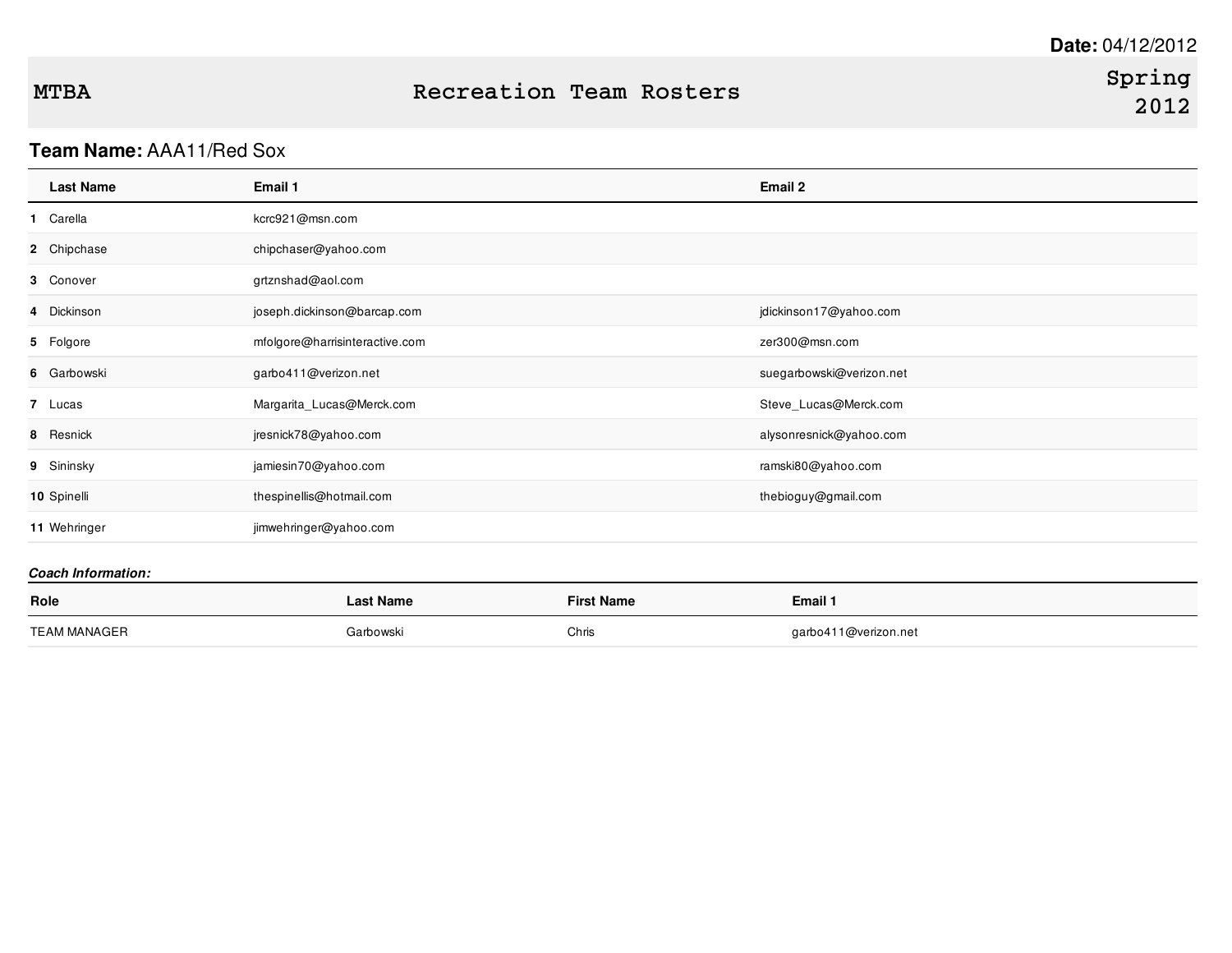## **Team Name:** AAA12/Tigers

| Email 1                 | Email 2               |
|-------------------------|-----------------------|
| maritizio@comcast.net   | maritizio@comcast.net |
| maritizio@comcast.net   | maritizio@comcast.net |
| nfeliz@juno.com         | and2fel@juno.com      |
| mkoren120@aol.com       | jarrettk@aol.com      |
| dawn.laezza@comcast.net |                       |
| clockhart4@yahoo.com    | gregg.lockhart@db.com |
| rmancil@verizon.net     |                       |
| pedulla6@verizon.net    |                       |
| louspot24@yahoo.com     | louspot24@comcast.net |
| laurwss@yahoo.com       | laurwss@yahoo.com     |
| WINFOUGHS@YAHOO.COM     |                       |
|                         |                       |

| Role         | Last Name | <b>First Name</b> | Email 1             |
|--------------|-----------|-------------------|---------------------|
| TEAM MANAGER | Spadafora | Louis             | louspot24@yahoo.com |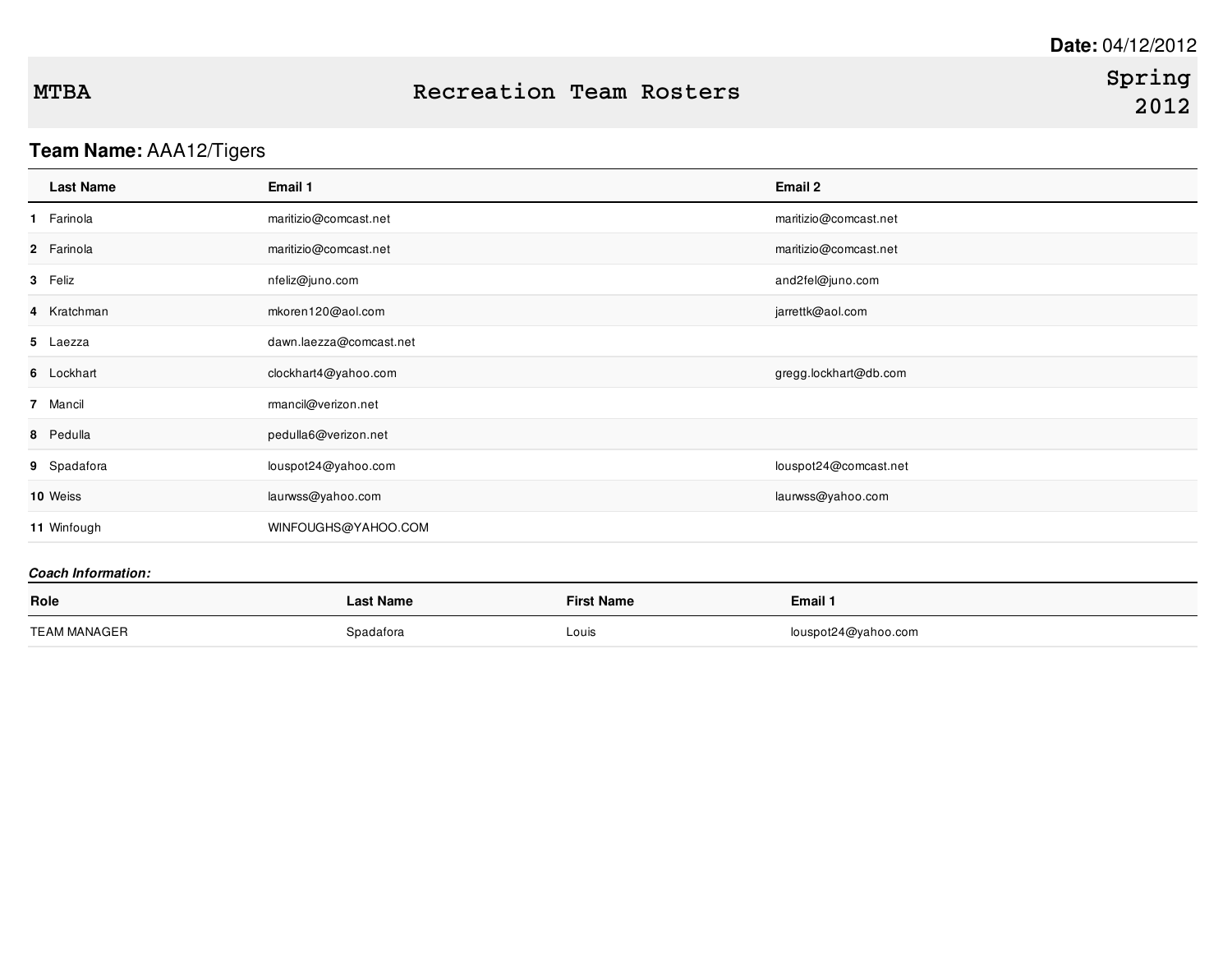### **Team Name:** AAA13/Twins

| <b>Last Name</b>          | Email 1                   |                       | Email 2              |  |  |
|---------------------------|---------------------------|-----------------------|----------------------|--|--|
| 1 Dutka                   | eileen_dutka@msn.com      |                       |                      |  |  |
| 2 Dutka                   | eileen_dutka@msn.com      |                       |                      |  |  |
| 3 Fellin                  | cpfellin@aol.com          | afellcpa@aol.com      |                      |  |  |
| 4 Hofacker                | danhofacker@verizon.net   | lhofacker@verizon.net |                      |  |  |
| 5 Labaska                 | labaska921@yahoo.com      |                       | labaska@verizon.net  |  |  |
| 6 Reddy                   | rchilumula@yahoo.com      |                       |                      |  |  |
| 7 Reddy                   | narenderv@hotmail.com     |                       |                      |  |  |
| 8 Salesi                  | Irs73@comcast.net         |                       | asalesi@comcast.net  |  |  |
| 9 Weinstein               | Jaywein136@gmail.com      |                       |                      |  |  |
| <b>10 Yip</b>             | vanessa_sheng@hotmail.com |                       | wang_yip@hotmail.com |  |  |
| <b>Coach Information:</b> |                           |                       |                      |  |  |
| Role                      | <b>Last Name</b>          | <b>First Name</b>     | Email 1              |  |  |
| <b>TEAM MANAGER</b>       | Fellin                    | Anthony               | cpfellin@aol.com     |  |  |